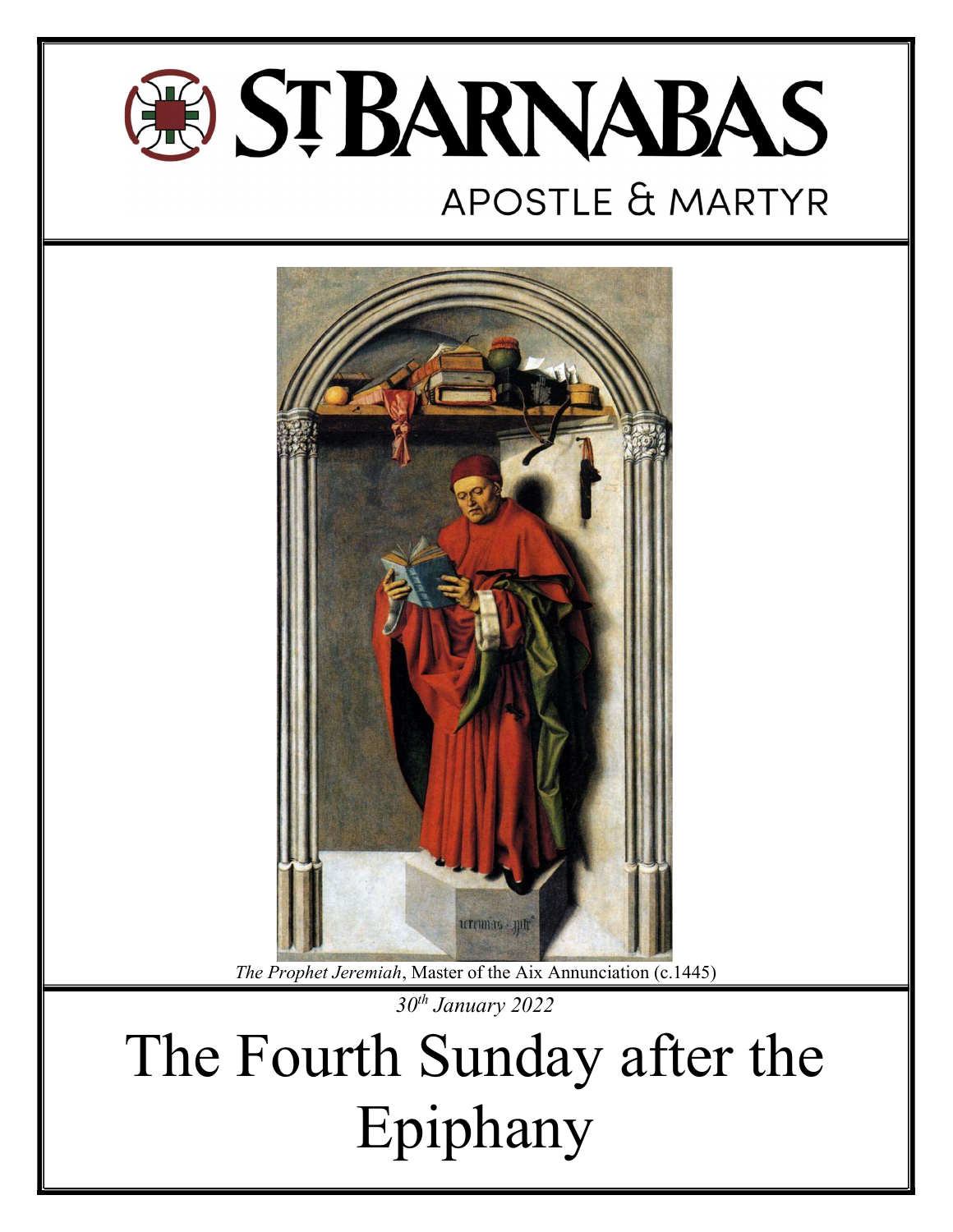# Missa cantata

| <b>Organ Prelude</b> | Sonata No. 4 in B-flat major (Op. 65)<br>III. Allegretto                                                                                                                                                                                                                         |                                                                                                                                                              | Felix Mendelssohn (1809-1847)                                                                                                                                                                                                                                                        |
|----------------------|----------------------------------------------------------------------------------------------------------------------------------------------------------------------------------------------------------------------------------------------------------------------------------|--------------------------------------------------------------------------------------------------------------------------------------------------------------|--------------------------------------------------------------------------------------------------------------------------------------------------------------------------------------------------------------------------------------------------------------------------------------|
|                      | Please stand for the entrance of the sacred ministers.                                                                                                                                                                                                                           |                                                                                                                                                              |                                                                                                                                                                                                                                                                                      |
|                      | <b>Opening Hymn with Asperges 5</b>                                                                                                                                                                                                                                              |                                                                                                                                                              | Heathlands                                                                                                                                                                                                                                                                           |
| Catholic Church.     |                                                                                                                                                                                                                                                                                  |                                                                                                                                                              | Holy Water is sprinkled as a reminder that through the waters of baptism we are made members of Christ's Holy                                                                                                                                                                        |
|                      | CHRIST, whose glory fills the skies,<br>$\mathbf{1}$<br>CHRIST, the true, the only Light,<br>Son of righteousness, arise,<br>Triumph o'er the shades of night;<br>Day-spring from on high, be near;<br>Day-star, in my heart appear.<br>3                                        | 2<br>Visit then this soul of mine,                                                                                                                           | Dark and cheerless is the morn<br>Unaccompanied by thee;<br>Joyless is the day's return,<br>Till thy mercy's beams I see;<br>Till they inward light impart,<br>Glad my eyes, and warm my heart.                                                                                      |
|                      |                                                                                                                                                                                                                                                                                  | Pierce the gloom of sin and grief;<br>Fill me, Radiancy Divine,<br>Scatter all my unbelief;<br>More and more thyself display,<br>Shining to the perfect day. |                                                                                                                                                                                                                                                                                      |
| Introit              |                                                                                                                                                                                                                                                                                  |                                                                                                                                                              |                                                                                                                                                                                                                                                                                      |
| Cantors              | All ye angels of God, fall down, and worship before him : Syon heard, and was exceeding joyful,<br>and the daughters of Juda were glad. $Ps$ . The Lord is King, the earth may be glad thereof : yea, the<br>multitude of the isles may be glad thereof. Glory be  All ye angels |                                                                                                                                                              |                                                                                                                                                                                                                                                                                      |
|                      | <b>Salutation and Collect for Purity</b>                                                                                                                                                                                                                                         |                                                                                                                                                              |                                                                                                                                                                                                                                                                                      |
| Celebrant<br>People  | The grace $\mathbf{\mathbf{\mathbf{\Psi}}}$ of our Lord Jesus Christ, and the love of God, and the fellowship of the Holy Ghost,<br>be with you all.<br>And with thy spirit.                                                                                                     |                                                                                                                                                              |                                                                                                                                                                                                                                                                                      |
|                      |                                                                                                                                                                                                                                                                                  |                                                                                                                                                              | ALMIGHTY God, unto whom all hearts be open, all desires known, and from whom no secrets<br>are hid: Cleanse the thoughts of our hearts by the inspiration of thy Holy Spirit, that we may<br>perfectly love thee, and worthily magnify thy holy Name; through Christ our Lord. Amen. |
| <b>Kyrie</b>         | Service of Holy Communion                                                                                                                                                                                                                                                        |                                                                                                                                                              | John Merbecke (c.1510-c.1585)                                                                                                                                                                                                                                                        |
| Cantors              | Kyrie eleison<br>Christe eleison<br>Kyrie eleison                                                                                                                                                                                                                                | Lord, have mercy upon us<br>Christ, have mercy upon us<br>Lord, have mercy upon us                                                                           |                                                                                                                                                                                                                                                                                      |
| Gloria               |                                                                                                                                                                                                                                                                                  |                                                                                                                                                              | Merbecke                                                                                                                                                                                                                                                                             |
| Celebrant            | GLORY be to God on high,                                                                                                                                                                                                                                                         |                                                                                                                                                              |                                                                                                                                                                                                                                                                                      |
| Cantors              | God the Father Almighty.                                                                                                                                                                                                                                                         |                                                                                                                                                              | and in earth peace, good will towards men. We praise thee, we bless thee, we worship thee, we<br>glorify thee, we give thanks to thee for thy great glory, O Lord God, heavenly King,                                                                                                |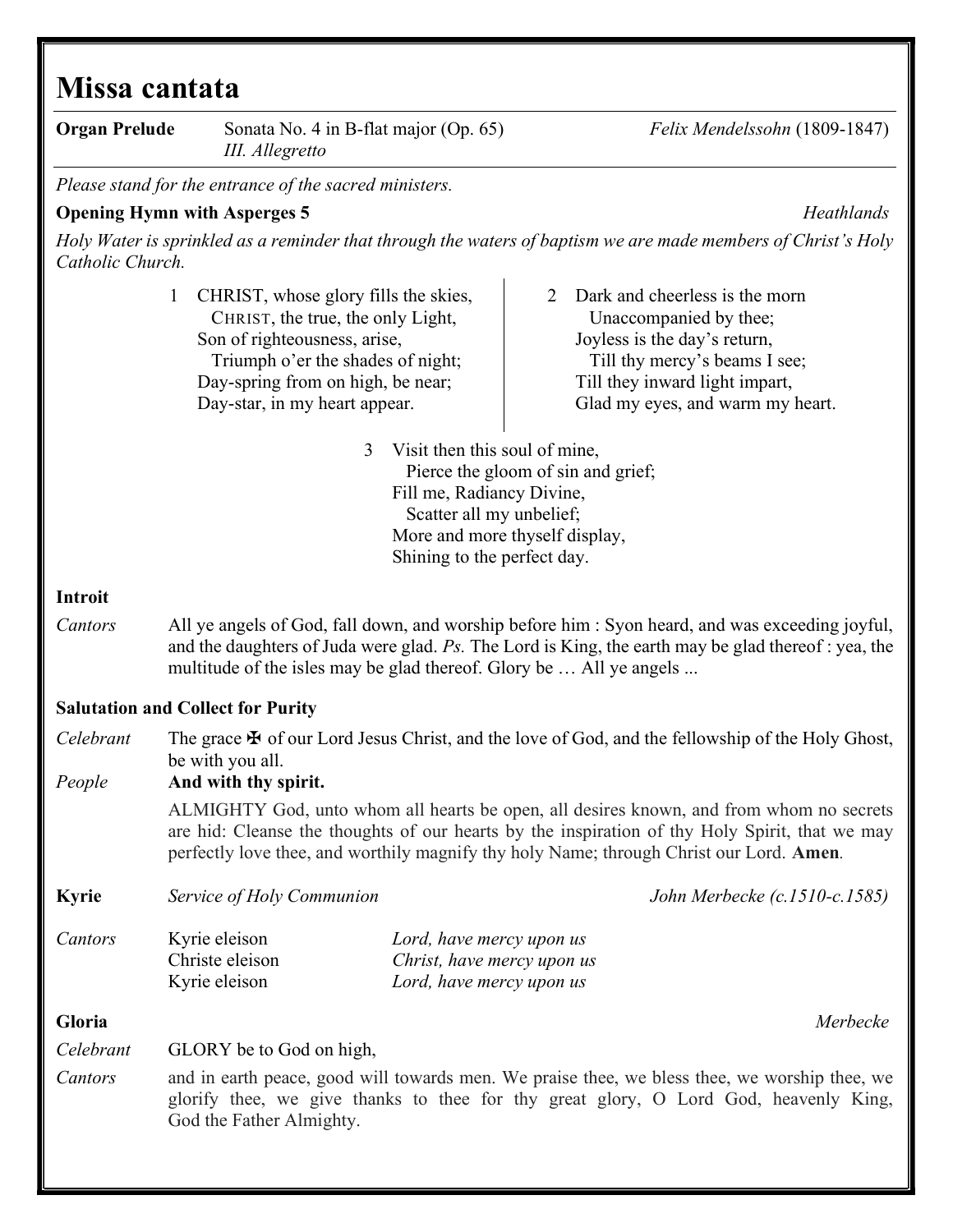O Lord, the only-begotten Son, Jesu Christ; O Lord God, Lamb of God, Son of the Father, that takest away the sin of the world, have mercy upon us. Thou that takest away the sin of the world, receive our prayer. Thou that sittest at the right hand of God the Father, have mercy upon us. For thou only art holy; thou only art the Lord; thou only, O Christ, with the Holy Ghost,

### The Collect of the Day

- Celebrant The Lord be with you
- People And with thy spirit.

Celebrant Let us pray.

 Living God, in Christ you make all things new. Transform the poverty of our nature by the riches of your grace, and in the renewal of our lives make known your glory; through Jesus Christ our Lord, who is alive and reigns with you and the Holy Spirit, one God, now and for ever. **Amen.** 

### THE LITURGY OF THE WORD

#### Jeremiah 1:4-10

 Now the word of the Lord came to me saying, "Before I formed you in the womb I knew you, and before you were born I consecrated you; I appointed you a prophet to the nations." Then I said, "Ah, Lord God! Truly I do not know how to speak, for I am only a boy." But the Lord said to me, "Do not say, 'I am only a boy'; for you shall go to all to whom I send you, and you shall speak whatever I command you. Do not be afraid of them, for I am with you to deliver you, says the Lord." Then the Lord put out his hand and touched my mouth; and the Lord said to me, "Now I have put my words in your mouth. See, today I appoint you over nations and over kingdoms, to pluck up and to pull down, to destroy and to overthrow, to build and to plant."

- Reader The Word of the Lord
- People Thanks be to God.

Psalm 71 In te, Domine, speravi.

Cantors IN thee, O LORD, have I put my trust; / let me never be put to confusion.

✠ art most high in the glory of God the Father. Amen.

Deliver me and rescue me in thy righteousness: / incline thine ear unto me and save me.

Be thou my stronghold, whereunto I may alway resort; / thou hast promised to help me, for thou art my rock and my castle.

Deliver me, O my God, out of the hand of the ungodly, / out of the hand of the unrighteous and cruel man.

For thou, O Lord, art the thing that I long for: / thou, LORD, art my trust, even from my youth. Through thee have I been holden up ever since I was born: / thou art he that took me out of my mother's womb; my praise shall be always of thee.

# 1 Corinthians 13:1-13

 If I speak in the tongues of mortals and of angels, but do not have love, I am a noisy gong or a clanging cymbal. And if I have prophetic powers, and understand all mysteries and all knowledge, and if I have all faith, so as to remove mountains, but do not have love, I am nothing. If I give away all my possessions, and if I hand over my body so that I may boast, but do not have love, I gain nothing.

 Love is patient; love is kind; love is not envious or boastful or arrogant or rude. It does not insist on its own way; it is not irritable or resentful; it does not rejoice in wrongdoing, but rejoices in the truth. It bears all things, believes all things, hopes all things, endures all things.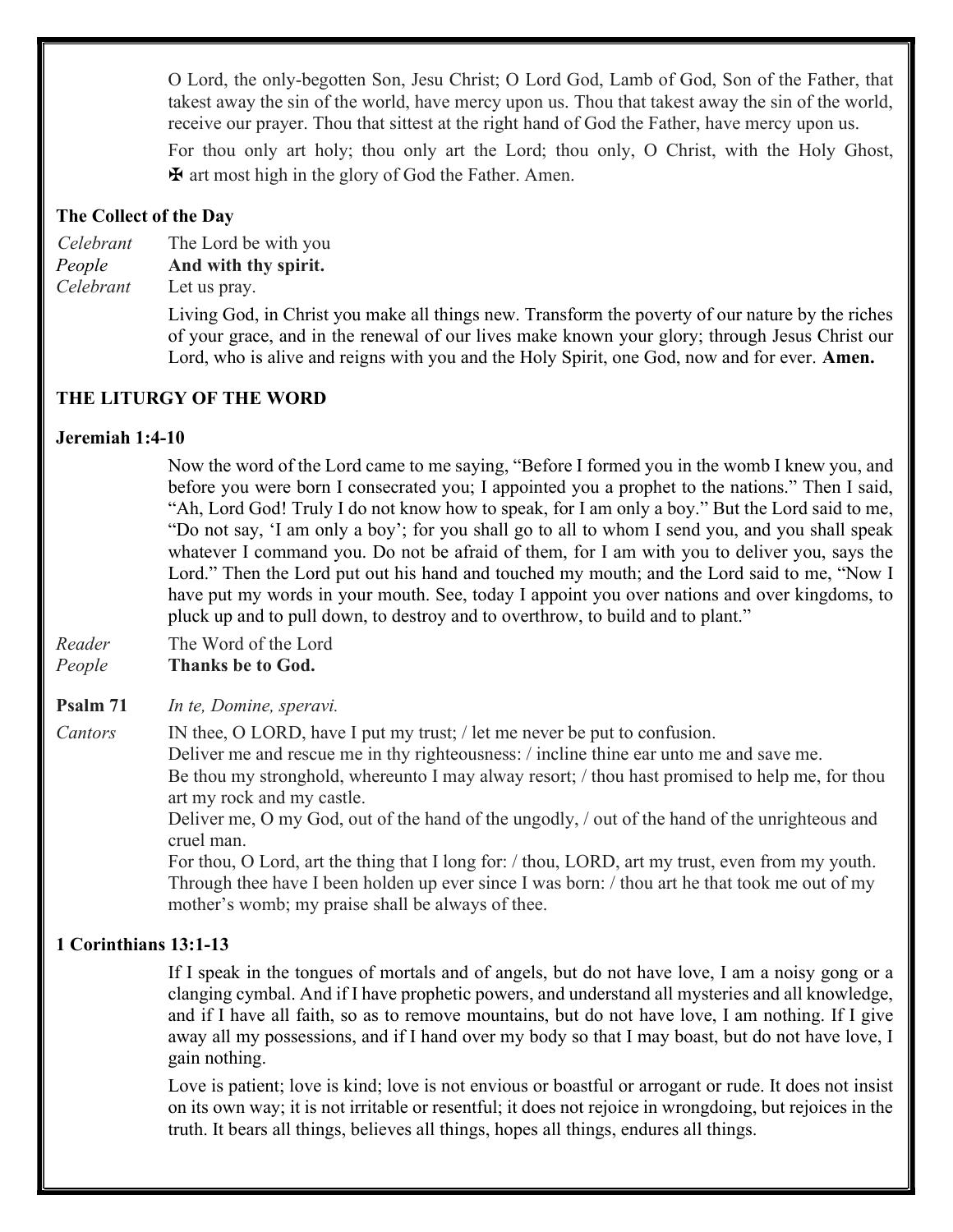Love never ends. But as for prophecies, they will come to an end; as for tongues, they will cease; as for knowledge, it will come to an end. For we know only in part, and we prophesy only in part; but when the complete comes, the partial will come to an end. When I was a child, I spoke like a child, I thought like a child, I reasoned like a child; when I became an adult, I put an end to childish ways. For now we see in a mirror, dimly, but then we will see face to face. Now I know only in part; then I will know fully, even as I have been fully known. And now faith, hope, and love abide, these three; and the greatest of these is love.

Reader The Word of the Lord People Thanks be to God.

# Gradual Hymn 472 Capetown

1 GRACIOUS SPIRIT, HOLY GHOST, Taught by thee, we covet most Of thy gifts at Pentecost, Holy, heavenly love.

2 Love is kind, and suffers long, Love is meek, and thinks no wrong, Love than death itself more strong; Therefore give us love.

3 Prophecy will fade away, Melting in the light of day; Love will ever with us stay; Therefore give us love.

4 Faith will vanish into sight; Hope be emptied in delight; Love in heaven will shine more bright; Therefore give us love.

# Gradual

Cantors The heathen shall fear thy Name, O Lord : and all the kings of the earth thy majesty.  $\cancel{V}$ . When the Lord shall build up Syon : and when his glory shall appear. Alleluia, alleluia. V. The Lord is King, the earth may be glad thereof : yea, the multitude of the isles may be glad thereof. Alleluia.

The Gospel Luke 4:21-30

Celebrant The Lord be with you.

- People **And with thy spirit.**
- Celebrant  $\mathbf \Psi$  The Holy Gospel is written in the fourth chapter of the Gospel according to St Luke, beginning at the twenty-first verse.

People Glory be to thee, O Lord.

 Jesus began to say to them, "Today this scripture has been fulfilled in your hearing." All spoke well of him and were amazed at the gracious words that came from his mouth. They said, "Is not this Joseph's son?" He said to them, "Doubtless you will quote to me this proverb, 'Doctor, cure yourself!' And you will say, 'Do here also in your hometown the things that we have heard you did at Capernaum.'" And he said, "Truly I tell you, no prophet is accepted in the prophet's hometown. But the truth is, there were many widows in Israel in the time of Elijah, when the heaven was shut up three years and six months, and there was a severe famine over all the land; yet Elijah was sent to none of them except to a widow at Zarephath in Sidon. There were also many lepers in Israel in the time of the prophet Elisha, and none of them was cleansed except Naaman the Syrian." When they heard this, all in the synagogue were filled with rage. They got up, drove him out of the town, and led him to the brow of the hill on which their town was built, so that they might hurl him off the cliff. But he passed through the midst of them and went on his way.

Celebrant The Gospel of the Lord. People Praise be to thee, O Christ.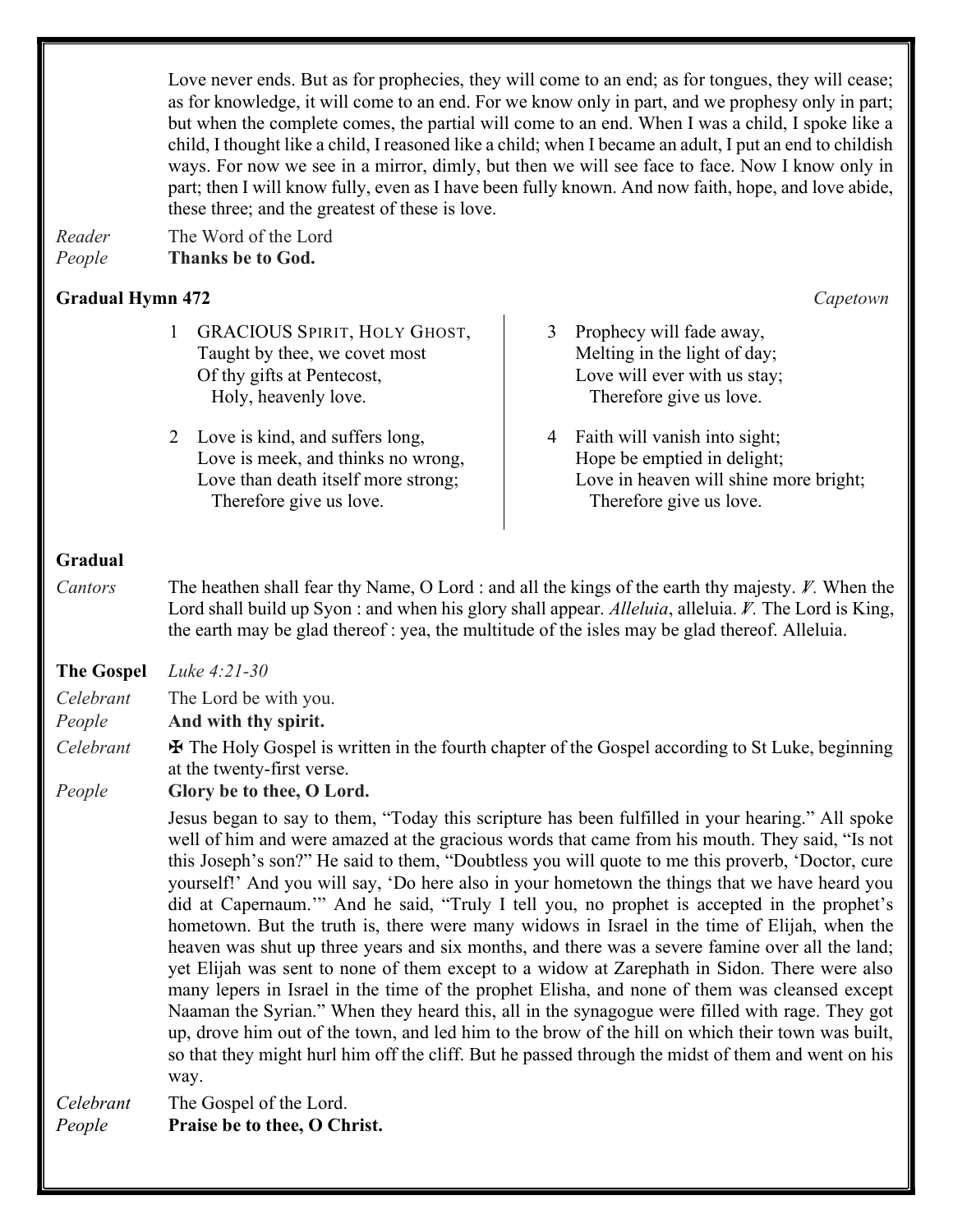#### **Nicene Creed** Merbecke

Celebrant I BELIEVE in one God

Cantors the Father Almighty, Maker of heaven and earth, And of all things visible and invisible:

 And in one Lord Jesus Christ, the only-begotten Son of God, Begotten of the Father before all worlds; God, of God; Light, of Light; Very God, of very God; Begotten, not made; Being of one substance with the Father; Through whom all things were made: Who for us men and for our salvation came down from heaven, And was incarnate by the Holy Ghost of the Virgin Mary, And was made man, And was crucified also for us under Pontius Pilate. He suffered and was buried, And the third day he rose again according to the Scriptures, And ascended into heaven, And sitteth on the right hand of the Father. And he shall come again with glory to judge both the quick and the dead: Whose kingdom shall have no end.

 And I believe in the Holy Ghost, The Lord, The Giver of Life, Who proceedeth from the Father and the Son, Who with the Father and the Son together is worshipped and glorified, Who spake by the Prophets. And I believe One, Holy, Catholic, and Apostolic Church. I acknowledge one Baptism for the remission of sins. And I look for the Resurrection of the dead,

✠ And the Life of the world to come. Amen.

# THE INTERCESSION

A server leads the prayers for the Church, ending each petition with:

Reader Lord, in thy mercy,

People **Hear our prayer.** 

#### The Invitation to Confession and Absolution

- Celebrant YE that do truly and earnestly repent you of your sins, and are in love and charity with your neighbours, and intend to lead the new life, following the commandments of God, and walking from henceforth in his holy ways: Draw near with faith, and take this holy Sacrament to your comfort; and make your humble confession to Almighty God, meekly kneeling upon your knees.
- All **ALMIGHTY God, Father of our Lord Jesus Christ, Maker of all things, Judge of all men:** We acknowledge and confess our manifold sins and wickedness, Which we from time to time most grievously have committed, By thought, word, and deed, Against thy Divine Majesty. We do earnestly repent, And are heartily sorry for these our misdoings. Have mercy upon us, most merciful Father; For thy Son our Lord Jesus Christ's sake, Forgive us all that is past; And grant that we may ever hereafter Serve and please thee In newness of life, To the honour and glory of thy Name; Through Jesus Christ our Lord. Amen.
- Celebrant ALMIGHTY God, our heavenly Father, who of his great mercy hath promised forgiveness of sins to all them that with hearty repentance and true faith turn unto him: Have mercy upon you; pardon and deliver you from all your sins; confirm and strengthen you in all goodness; and bring you to everlasting life; through Jesus Christ our Lord. Amen.

# THE OFFERTORY

# **Offertory**

Cantors The right hand of the Lord hath the pre-eminence; the right hand of the Lord bringeth mighty things to pass : I shall not die but live, and declare the works of the Lord.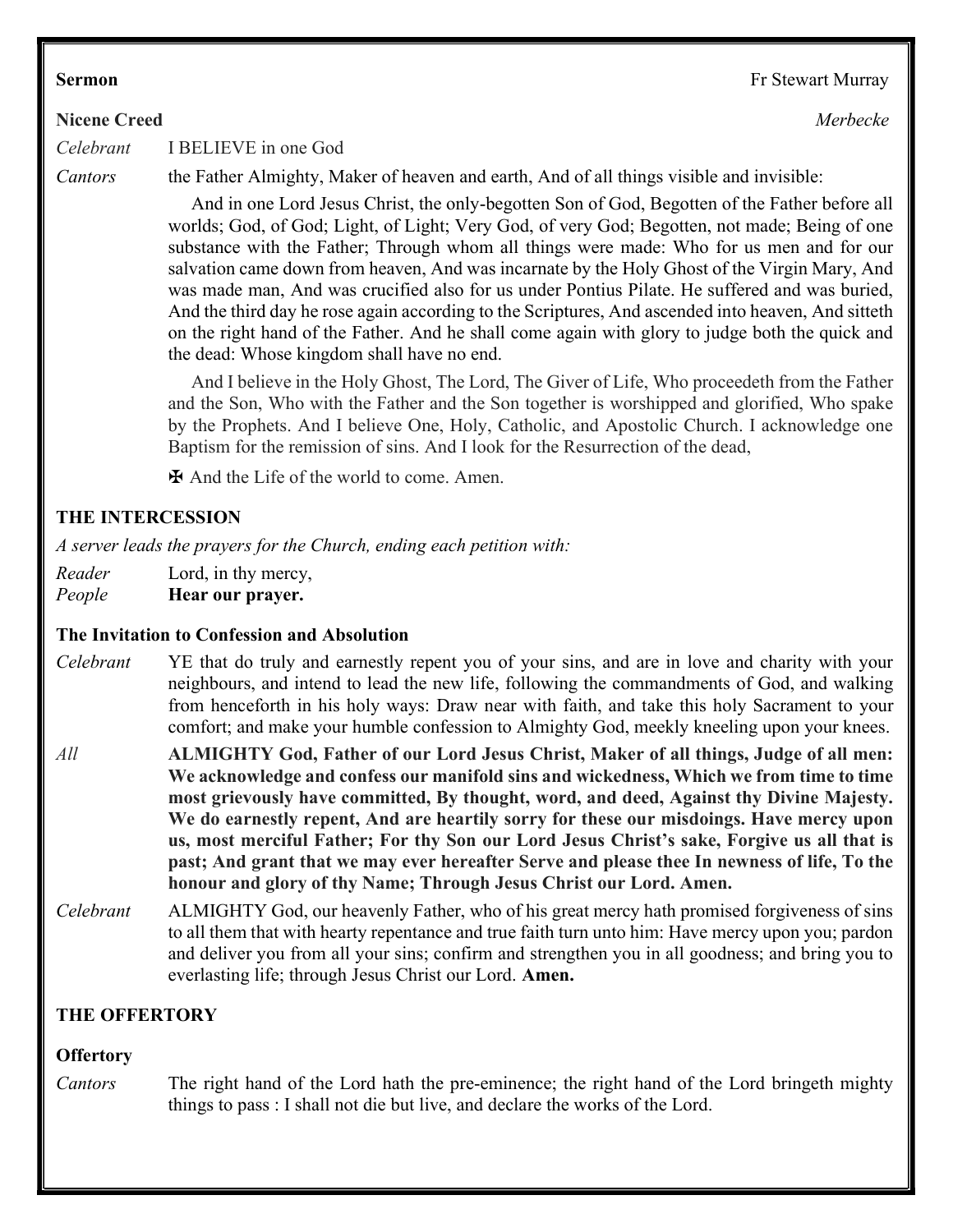# **Offertory Hymn 235** St. Osmund

- 1 LORD, enthroned in heavenly splendour, First begotten from the dead, Thou alone, our strong Defender, Liftest up thy people's head. Alleluia, JESU, true and living Bread!
- 2 Here our humblest homage pay we; Here in loving reverence bow; Here for faith's discernment pray we, Lest we fail to know thee now. Alleluia, Thou art here, we ask not how.
- 3 Though the lowliest form doth veil thee As of old in Bethlehem, Here as there thine angels hail thee, Branch and Flower of Jesse's stem. Alleluia, We in worship join with them.
- 4 Paschal Lamb, thine offering, finished Once for all when thou wast slain, In its fulness undiminished Shall for evermore remain, Alleluia, Cleansing souls from every stain.

# Secret (Prayer over the Gifts)

Celebrant God of steadfast love, may our offering this day, by the power of your Holy Spirit, renew us for your service. We ask this in the name of Jesus Christ the Lord. Amen.

# Mass Intentions of the Day

Celebrant Pray, brethren, that my sacrifice and yours be acceptable unto God the Father almighty. People May the Lord receive the sacrifice at thy hands, to the praise and glory of His Name, both to our benefit and to that of all His Holy Church.

# THE CANON OF THE MASS

- Celebrant THE Lord be with you;
- People And with thy spirit.
- Celebrant Lift up your hearts;
- People We lift them up unto the Lord.
- Celebrant Let us give thanks unto our Lord God;
- People It is meet and right so to do.
- Celebrant IT is very meet, right, and our bounden duty, that we should at all times, and in all places give thanks unto thee, O Lord, Holy Father, Almighty, Everlasting God, Creator and Preserver of all things.

THEREFORE with Angels and Archangels, and with all the company of heaven, we laud and magnify thy glorious Name; evermore praising thee and saying:

# Sanctus and Benedictus and Sanctus and Benedictus and Sanctus Affinition and Merbecke and Merbecke

Cantors HOLY, Holy, Holy, Lord God of hosts, Heaven and earth are full of thy glory. Glory be to thee, O Lord Most High.

BLESSED  $\mathbf \Psi$  is he that cometh in the Name of the Lord: Hosanna in the highest.

Celebrant BLESSING and glory and thanksgiving be unto thee Almighty God, our heavenly Father, who of thy tender mercy didst give thine only Son Jesus Christ to take our nature upon him, and to suffer death upon the Cross for our redemption; who made there, by his one oblation of himself once offered, a full, perfect, and sufficient sacrifice, oblation, and satisfaction, for the sins of the whole world; and did institute, and in his holy Gospel command us to continue, a perpetual memorial of that his precious death, until his coming again.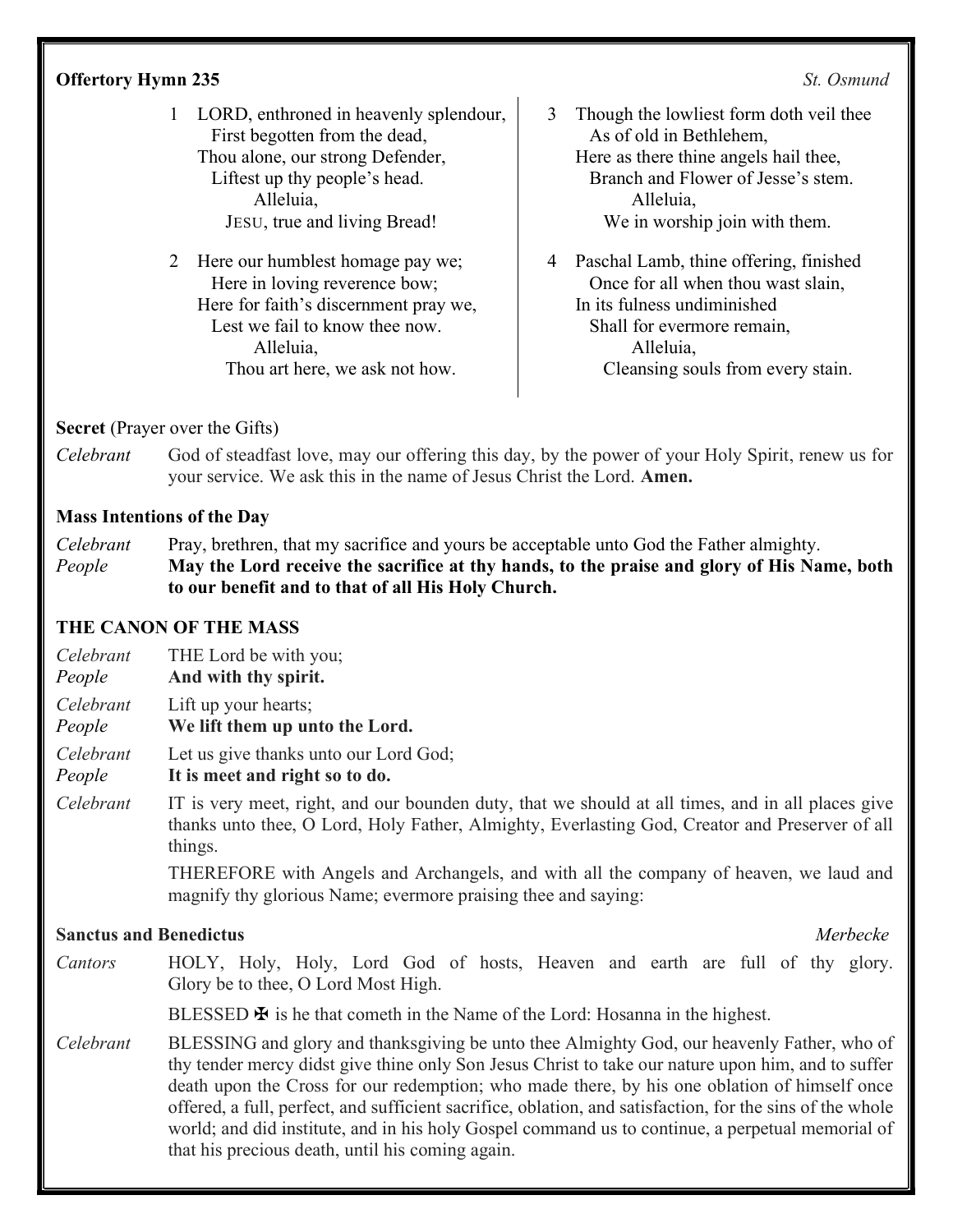Hear us, O merciful Father, we most humbly beseech thee; and grant that we receiving these thy creatures of bread and wine, according to thy Son our Saviour Jesus Christ's holy institution, in remembrance of his death and passion, may be partakers of his most blessed Body and Blood; who, in the same night that he was betrayed, took Bread; and, when he had given thanks, he brake it; and gave it to his disciples, saying, Take, eat; this is my Body which is given for you: Do this in remembrance of me.  $\mathbf \Psi$  Likewise after supper he took the Cup; and, when he had given thanks, he gave it to them, saying, Drink ye all, of this; for this is my Blood of the new Covenant, which is shed for you and for many for the remission of sins: Do this, as oft as ye shall drink it, in remembrance of me.  $\mathbf{\ddot{F}}$ 

 Wherefore, O Father, Lord of heaven and earth, we thy humble servants, with all thy holy Church, remembering the precious death of thy beloved Son, his mighty resurrection, and glorious ascension, and looking for his coming again in glory, do make before thee, in this sacrament of the holy Bread of eternal life and the Cup of everlasting salvation, the memorial which he hath commanded; And we entirely desire thy fatherly goodness mercifully to accept this our sacrifice of praise and thanksgiving, most humbly beseeching thee to grant, that by the merits and death of thy Son Jesus Christ, and through faith in his blood, we and all thy whole Church may obtain remission of our sins, and all other benefits of his passion; And we pray that by the power of thy Holy Spirit, all we who are partakers of this holy Communion may be fulfilled with thy grace and heavenly benediction; through Jesus Christ our Lord,

by whom and with whom, in the unity of the Holy Spirit, all honour and glory be unto thee, O Father Almighty, world without end.

#### People Amen.

#### THE COMMUNION

#### The Lord's Prayer

Celebrant Let us pray. As our Saviour Christ hath commanded and taught us, we are bold to say,

All **Our Father who art in heaven, Hallowed be thy Name, Thy kingdom come, Thy will be done,** on earth as it is in heaven. Give us this day our daily bread; And forgive us our trespasses, As we forgive them that trespass against us; And lead us not into temptation, But deliver us from evil. For thine is the kingdom, the power, and the glory, For ever and ever. Amen.

#### The Fraction and Pax

Celebrant The Peace of the Lord be always with you. People And with thy spirit.

#### The Prayer of Humble Access

 $All$  We do not presume to come to this thy Table, O merciful Lord, Trusting in our own righteousness, But in thy manifold and great mercies. We are not worthy So much as to gather up the crumbs under thy Table. But thou art the same Lord, Whose property is always to have mercy: Grant us therefore, gracious Lord, So to eat the Flesh of thy dear Son Jesus Christ, And to drink his Blood, That our sinful bodies may be made clean by his Body, And our souls washed through his most precious Blood, And that we may evermore dwell in him, And he in us. Amen.

#### Agnus Dei Merbecke

Cantors O LAMB of God, that takest away the sin of the world, have mercy upon us. O Lamb of God, that takest away the sin of the world, have mercy upon us. O Lamb of God, that takest away the sin of the world, grant us thy peace.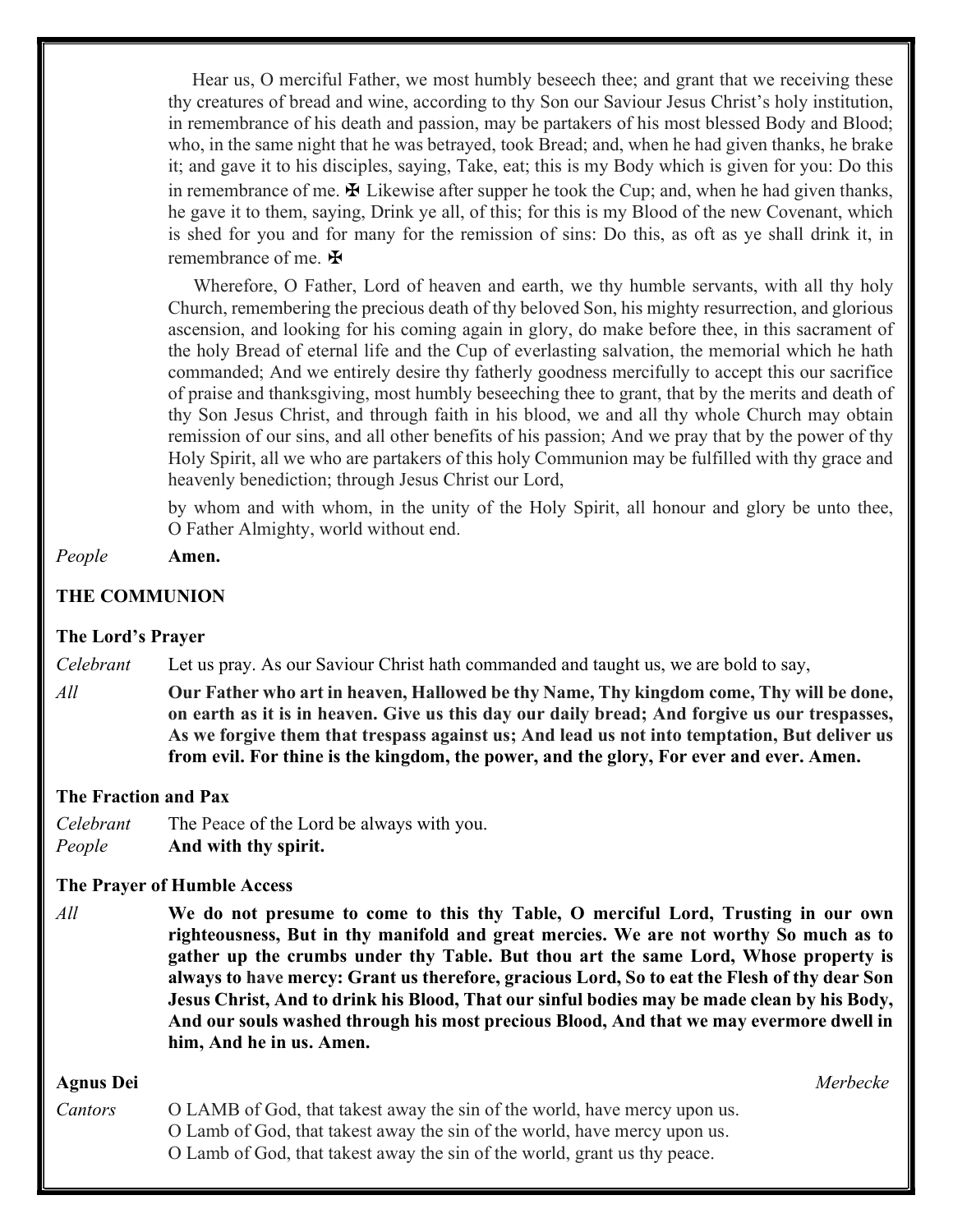## Invitation to Communion

Celebrant Behold the Lamb of God ...  $All$  Lord, I am not worthy that Thou shouldest come under my roof, but speak the word only and my soul shall be healed.

#### Communion

Cantors All wondered at the gracious words : which proceeded out of his mouth.

#### Act of Spiritual Communion

In Union, dear Lord, with the faithful at every altar of thy Church where thy blessed Body and Blood are being offered to the Father, I desire to offer thee praise and thanksgiving. I believe that thou art truly present in the Holy Sacrament. And since I cannot now receive thee sacramentally, I beseech thee to come spiritually into my heart. I unite myself unto thee, and embrace thee with all the affections of my soul. Let me never be separated from thee. Let me live and die in thy love. Amen.

#### Music at Communion

Author of life divine and the set of the set of the Rhosymedre Rhosymedre

### THANKSGIVING AND DISMISSAL

#### Prayer after Communion

Celebrant The Lord be with you;

People And with thy spirit.

Celebrant Let us pray.

ALMIGHTY and everliving God,

 $All$  we most heartily thank thee that thou dost graciously feed us, in these holy mysteries, with the spiritual food of the most precious Body and Blood of thy Son our Saviour Jesus Christ; assuring us thereby of thy favour and goodness towards us; and that we are living members of his mystical body, which is the blessed company of all faithful people; and are also heirs through hope of thy everlasting kingdom.

> And here we offer and present unto thee, O Lord, ourselves, our souls and bodies, to be a reasonable, holy, and living sacrifice unto thee. And although we are unworthy, yet we beseech thee to accept this our bounden duty and service, not weighing our merits, but pardoning our offences; through Jesus Christ our Lord, to whom, with thee and the Holy Ghost, be all honour and glory, world without end. Amen.

#### The Blessing

Celebrant THE peace of God, which passeth all understanding, keep your hearts and minds in the knowledge and love of God, and of his Son Jesus Christ our Lord: And the blessing of God Almighty, ✠ the Father, the Son, and the Holy Ghost, be amongst you and remain with you always. Amen.

#### The Dismissal

| Celebrant | The Lord be with you.    |
|-----------|--------------------------|
| People    | And with thy spirit.     |
| Celebrant | Let us depart in peace.  |
| People    | <b>Thanks be to God.</b> |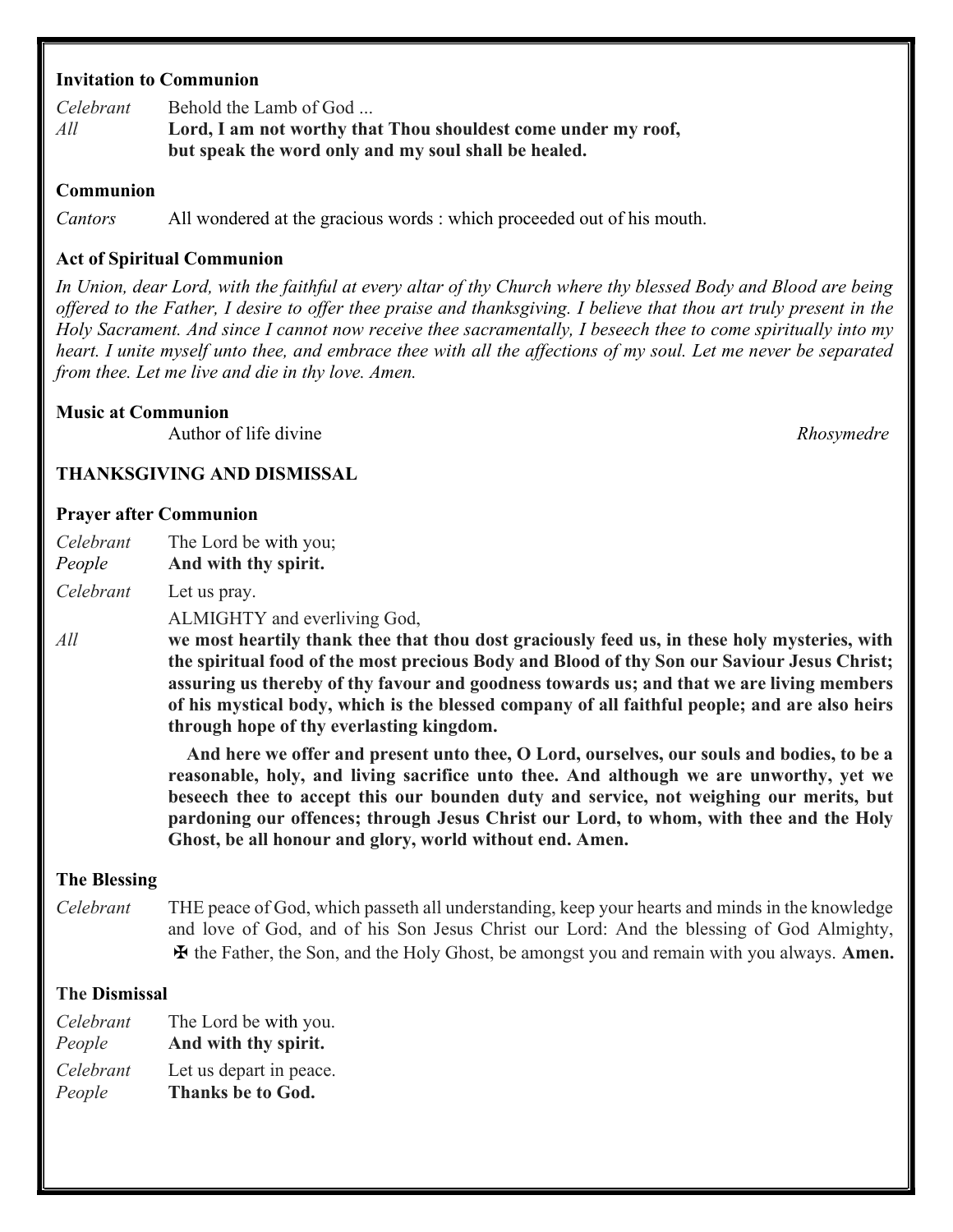## Post-Communion Hymn 618 Austria

1 GLORIOUS things of thee are spoken, Zion, city of our GOD; He, whose word cannot be broken, Formed thee for his own abode. On the Rock of ages founded, What can shake thy sure repose? With salvation's walls surrounded, Thou may'st smile at all thy foes.

2 See, the streams of living waters, Springing from eternal love, Well supply thy sons and daughters, And all fear of want remove. Who can faint, when such a river Ever flows their thirst to assuage; Grace, which like the LORD, the Giver, Never fails from age to age?

3 Round each habitation hovering, See the cloud and fire appear For a glory and a covering – Showing that the LORD is near. Thus they march, the pillar leading, Light by night and shade by day; Daily on the manna feeding Which he gives them when they pray.

# ANNOUNCEMENTS AND ANGELUS

| Celebrant           | The Angel of the Lord brought tidings unto Mary;                                                                                                                                                                                                                                                             |  |  |
|---------------------|--------------------------------------------------------------------------------------------------------------------------------------------------------------------------------------------------------------------------------------------------------------------------------------------------------------|--|--|
| People              | And she conceived by the Holy Ghost.                                                                                                                                                                                                                                                                         |  |  |
| Celebrant           | Hail, Mary, full of grace : the Lord is with thee;<br>Blessed art thou amongst women, and blessed is the fruit of thy womb, Jesus.                                                                                                                                                                           |  |  |
| People              | Holy Mary, Mother of God, pray for us sinners, now and at the hour of our death.                                                                                                                                                                                                                             |  |  |
| Celebrant           | Behold the handmaid of the Lord;                                                                                                                                                                                                                                                                             |  |  |
| People              | Be it unto me according to thy word.                                                                                                                                                                                                                                                                         |  |  |
| Celebrant           | Hail, Mary                                                                                                                                                                                                                                                                                                   |  |  |
| People              | Holy Mary, Mother of God, pray for us sinners, now and at the hour of our death.                                                                                                                                                                                                                             |  |  |
| Celebrant           | And the Word was made flesh.                                                                                                                                                                                                                                                                                 |  |  |
| People              | And dwelt among us.                                                                                                                                                                                                                                                                                          |  |  |
| Celebrant           | Hail, Mary                                                                                                                                                                                                                                                                                                   |  |  |
| People              | Holy Mary, Mother of God, pray for us sinners, now and at the hour of our death.                                                                                                                                                                                                                             |  |  |
| Celebrant           | Pray for us, O holy Mother of God;                                                                                                                                                                                                                                                                           |  |  |
| People              | That we may be made worthy of the promises of Christ.                                                                                                                                                                                                                                                        |  |  |
| Celebrant           | We beseech thee, O Lord, pour Thy grace into our hearts; that as we have known the Incarnation<br>of Thy Son Jesus Christ by the message of an angel, so by His $\mathbf{\ddot{F}}$ Cross and Passion we may be<br>brought unto the glory of His Resurrection; through the same Jesus Christ our Lord. Amen. |  |  |
| Celebrant<br>People | The Lord be with you;<br>And with thy spirit.                                                                                                                                                                                                                                                                |  |  |
| Celebrant<br>People | Let us bless the Lord;<br><b>Thanks be to God.</b>                                                                                                                                                                                                                                                           |  |  |
| Celebrant           | May the Divine assistance remain with us always and may the souls $\mathbf{\Psi}$ of the faithful departed,<br>through the mercy of God, rest in peace. Amen.                                                                                                                                                |  |  |